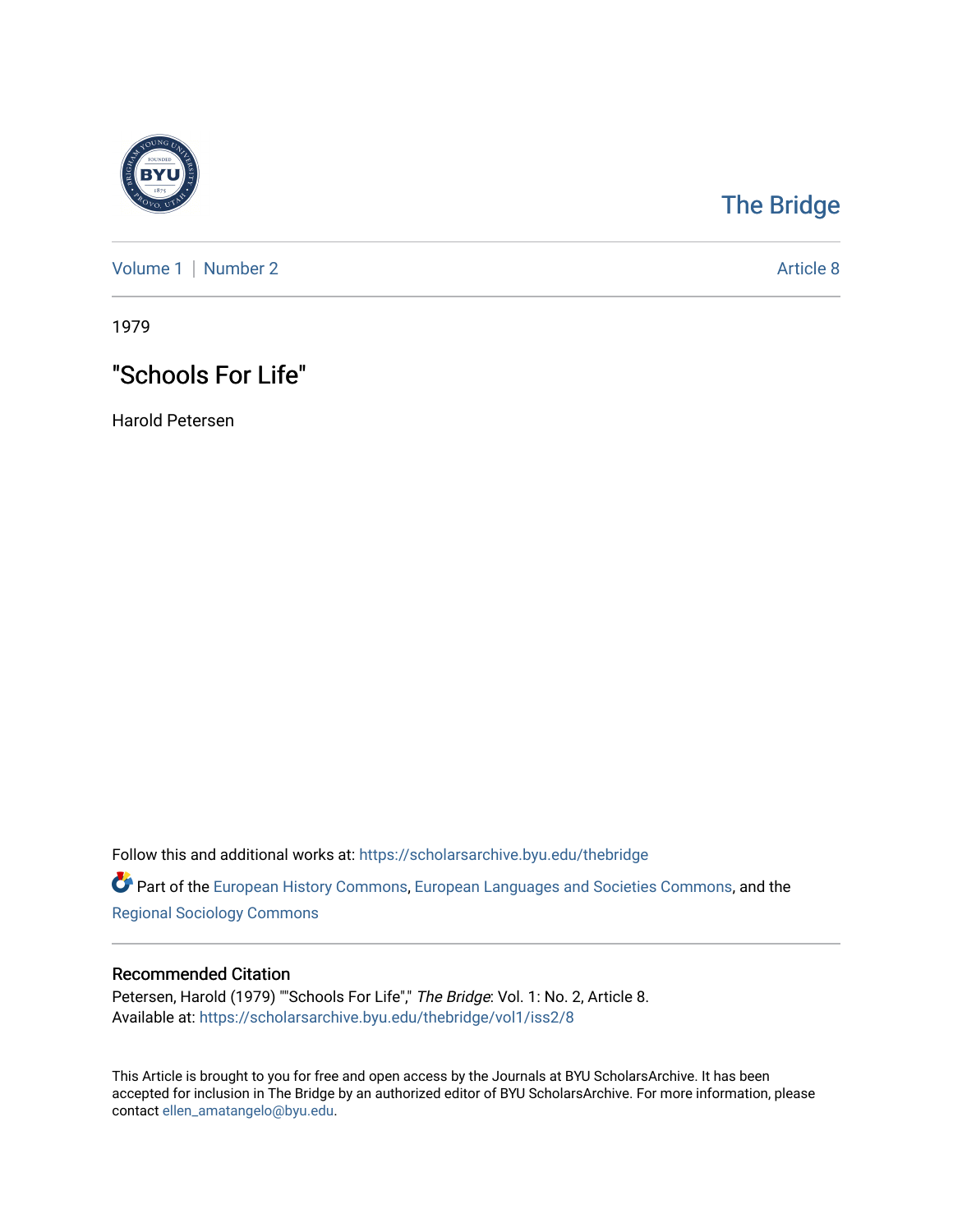### **"Schools For Life"**

#### **By Harold Petersen**

A man having read Schools For Life remarked, "It is a good book, but Enok still hasn't told us what a folk school is." I doubt that there is any living American today who knows better what a folk is than Enok Mortensen. If he has not defined what a folk school is through the pages of his book it is because- the folk school cannot be defined in such a way that it has- meaning to a person who does not know what the folk school is. It has to be experienced. It carries with it a spirit that one comes to carry within one's whole being and comes to be expressed in words and deeds and attitudes in one's life.

Enok Mortensen, throughout his book, does reflect those inner values that the Folk School gave him. About his first Folk School experience at Nysted in Nebraska he writes, " For me it was a rejuvenating experience, listening and learning. From one point of view it was like coming home to find halfforgotten values, and I cherish the cozy little world of the school, a close knit community of kindred souls; but paradoxically the world also widened and became larger and I sensed new goals and purposes for my life." .... "With mind awakened and imagination kindled my heart from then on belong to Nysted and to the Folk School."

The first chapter of the book is devoted to the background of the Folk School in Denmark and N.F.S. Grundtvig's emphasis on "enlightenment of life." In this chapter he also tells about the first folk schools and the early leaders such as Christian Flor, Rasmus Sorensen and Christen Kold.

However, most of the book deals with the history of life, the aspirations, the ideals and the struggles of the Folk School and its leaders in America. A valuable historical description is presented of six of the schools that were in operation for years on American soil. The first, Elk Horn, Iowa, was founded in 1878. Then followed Ashland in Michigan, Nysted in Nebraska, Danebod in Tyler, Minnesota, Atterdag in Solvang, California and Dalum in Canada.

As we read about the frustrations, the lack of funds for operation, frequently a lack of students, and lack of sufficient community interest, we can realize that those who worked to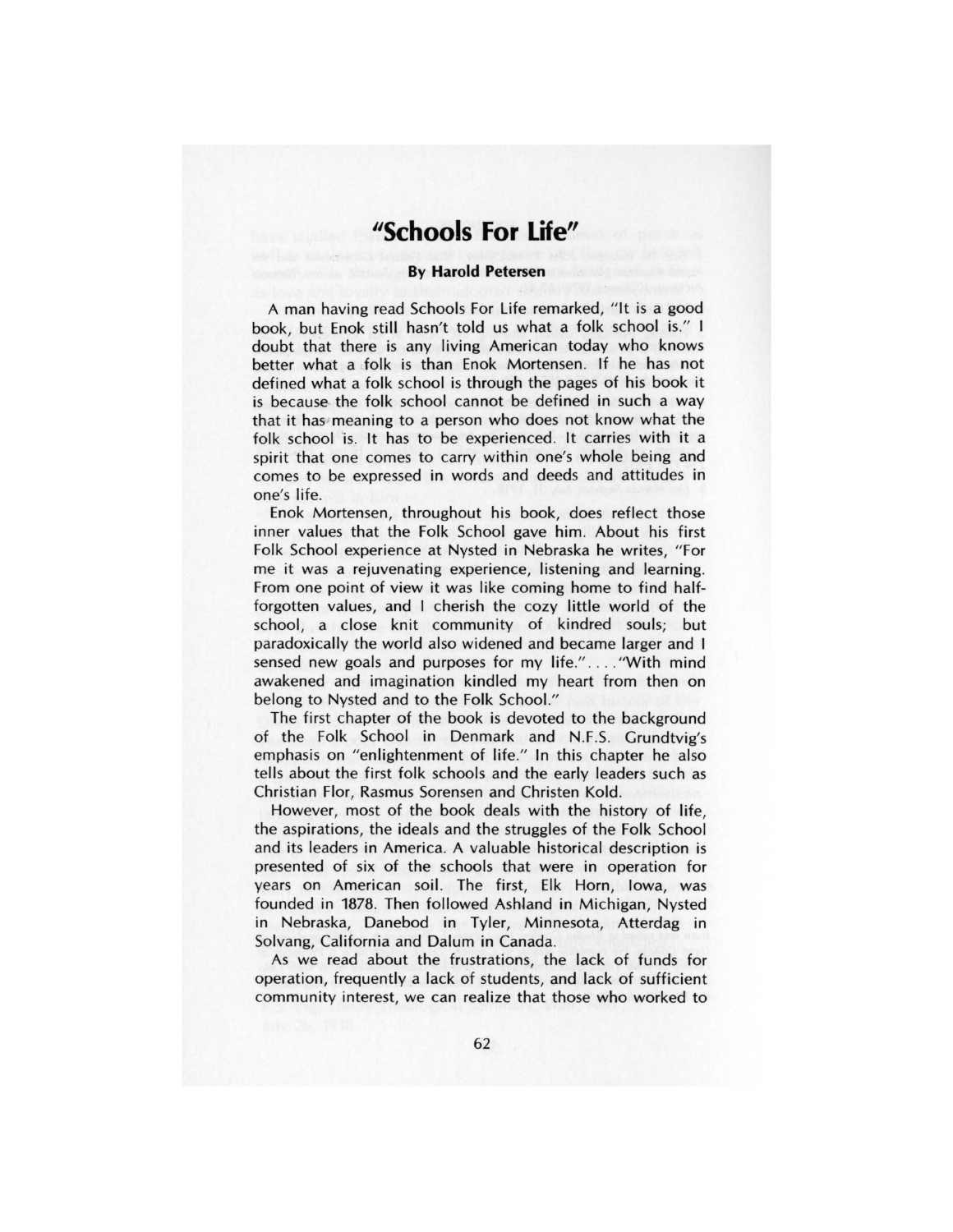build the Folk Schools were dedicated people who had a vision and a purpose in mind. They were looking beyond mere institutions toward communities enriched by the lives of men and women who had tasted the good life in the close knit type of living which the school had given them.

Mortensen tells about at least two instances where the school burned-enough to make the weak-hearted abandon any further attempts to pursue the course they had begun. But the schools were rebuilt, and larger than before. In spite of the other hardships four of the schools continued to draw students until the early 1930s. Even after they ceased to exist their influence has been felt through those who attended them and through their contributions to the life of church and community in the areas where they lived.

It must not be overlooked that Enok Mortensen pays tribute to the men and women who were the leaders in these schools. Each school strongly reflected the personality and the intellect of the man at the helm. This writer remembers well the day when the Folk Schools were not always called by name, but referred to as "Knudsen's School", or "Højbjerg's School", "Aage Møller's School", "Evald Kristensen's School", etc. Enok Mortensen has given us an excellent portrayal of the leaders, pointing to their strength, and to some degree, to their weaknesses. This is important. Without the inspired and dedicated leaders there would have been no folk schools.

Mortensen ends his book with the following paragraph: "The indisputable fact is that in spite of failures and incredible obstacles, the Folk School for almost 60 years succeeded in contacting thousands of Danish American young people whose lives were enriched, touched by a spirit, surrounded by a climate difficult to classify or define, but an essence which in many instances gave their lives content, meaning and identity. Though the Danish American folk schools have been failures in surviving the process of being transplanted to American soil, they were not failures to those whose intellects were sharpened, whose curiosity for learning was stimulated and whose hearts were warmed and challenged to nobler achievements."

If you know what the folk school was, you will find yourself in the midst of great memories as you read the book. If you do not know the Folk School you will find Enok Mortensen's book informative and good reading.